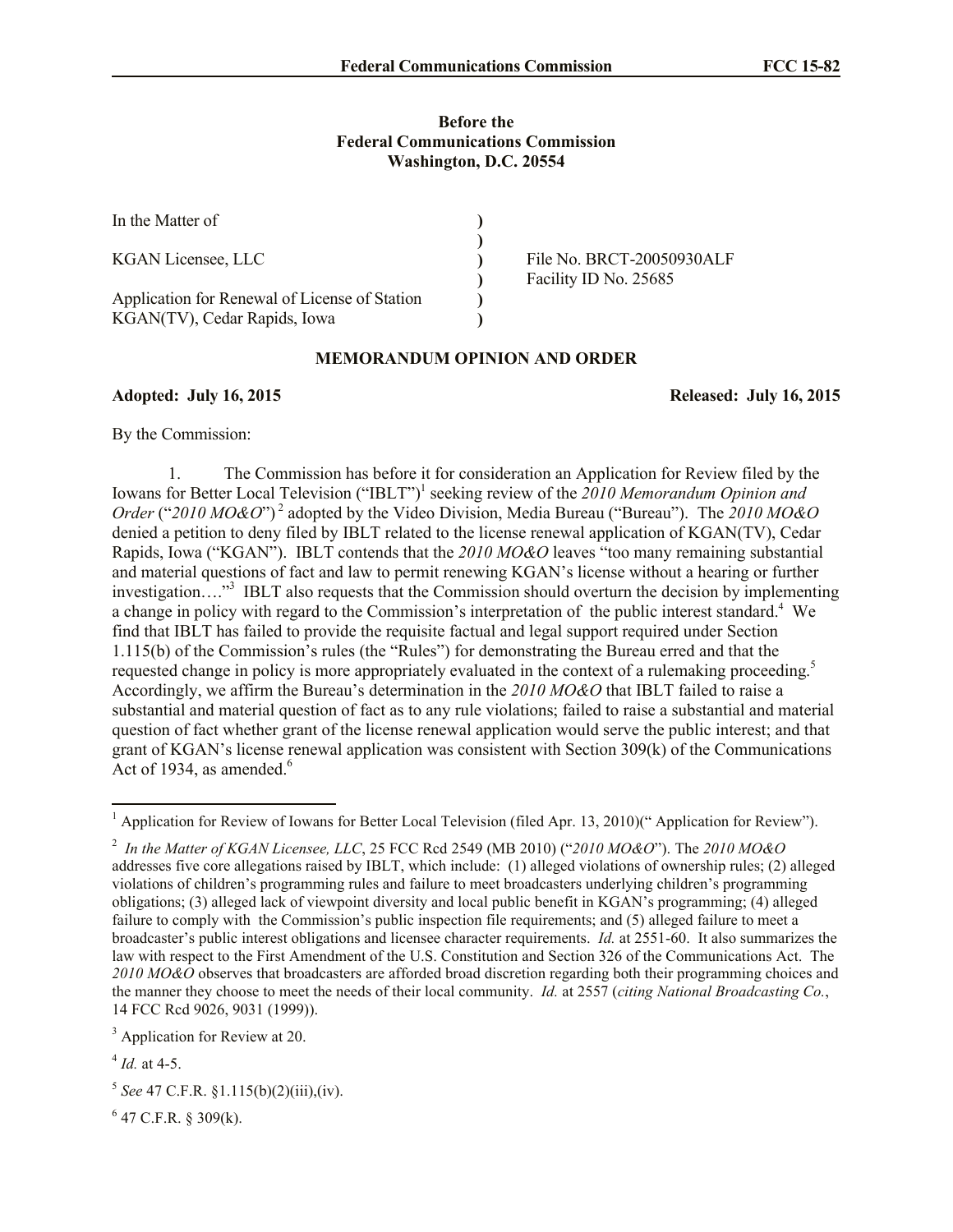2. Under Section 1.115(b) of the Rules, an application for review must meet certain specificity requirements including "concisely and plainly stat[ing] the questions presented for review with reference . . . to the findings of fact or conclusions of law" and "specify[ing] with particularity . . . the factor(s) which warrant Commission consideration of the questions presented."<sup>7</sup> IBLT contends that review is warranted by the Commission under Section 1.115(b)(2)(iv) of the Rules because the Bureau made erroneous findings as to material questions of fact.<sup>8</sup> While IBLT cites to paragraphs in the 2010  $MO\&O$  where it disagrees with the Bureau,<sup>9</sup> it fails to provide a basis, in either fact or law, demonstrating how the Bureau has made an erroneous finding as to a material question of fact.

3. The Commission has stated that "the burden is on the Applicant to set forth fully its argument and all underlying relevant facts in the application for review.<sup>510</sup> Vague statements asserting error are not enough to justify review under our rules.<sup>11</sup> An application for review must provide factual and legal support in order for the Commission to find that there has been an erroneous finding as to a material question of fact.<sup>12</sup> IBLT's application for review merely references paragraphs and quotes language from the *2010 MO&O*; it does not provide any explanation as to how the Bureau made an erroneous finding as to a material question of fact.<sup>13</sup> In one instance IBLT attempts to provide such an explanation, but only does so through incorporation by reference of arguments IBLT made in its Petition to Deny.<sup>14</sup> However, the Commission has found that incorporation by reference is not a practice that is permitted under the Rules.<sup>15</sup> Accordingly, we find that IBLT has failed to meet its burden under Section  $1.115(b)(2)(iv)$  of the Rules for establishing that there has been an erroneous finding by the Bureau as to a material question of fact and dismissal of the Application for Review is warranted.

4. IBLT also contends that the Bureau's action involves application of a policy that should be overturned and encourages the Commission to "reboot" its interpretation of broadcaster's public

9 *Id.* at 20-22.

<sup>10</sup> *Red Hot Radio, Inc.*, Memorandum Opinion and Order, 19 FCC Rcd 6737, 6745, n.63 (2004) ("*Red Hot Radio*").

<sup>11</sup> *See Washoe Cty., Nevada, City of Sparks, Nevada, & Sprint Nextel*, Memorandum Opinion and Order, 23 FCC Rcd 11695, 11700-01 (2008) (finding that vague allegations based on general assertions that the Bureau erred are insufficient to support an application for review).

<sup>12</sup> *See Red Hot Radio,* 19 FCC Rcd at 6744 (*citing RCN Telecom Services of Pa., Inc.*, Memorandum Opinion and Order, 16 FCC Rcd 15615, 15616 (2001) (finding that applications for review must present something that raises an erroneous action as to a material question of fact)).

<sup>13</sup> Application for Review at 19-22 (generally alleging without support or explanation that the Bureau made an erroneous findings with regards to its decisions in paragraphs 3, 6-9, 18 and 23-28 of the *2010 MO&O*).

 $14$  *Id.* at 21 ("IBLTV's position is that the data it provided, and arguments it put forth, with regard to the serious questions surrounding KGAN's inadequate compliance with Congressional and FCC children's programming requirements, clearly require a review of the Division's fact finding, if not a full hearing.").

<sup>15</sup> *See, e.g*,*. Tamara Radio Licenses of Tampa, Fla., Inc.*, Memorandum Opinion and Order, 25 FCC Rcd 7588, 7589 (2010) ("The Commission is not required to sift through an applicant's prior pleadings to supply the reasoning that our rules require to be provided in the application for review."). Aside from the procedural infirmities, we agree with the Bureau that IBLT did not raise a substantial and material question of fact as to whether KGAN violated the Children's Television Act, or the Commission's rules and policies pertaining to children's programming requirements. As noted in the *2010 MO&O*, each of the allegations was sufficiently addressed by KGAN in its Opposition to Petition to Deny Renewal and, in addition, the Children's Television Programming Reports on FCC Form 398 filed during the license term by KGAN refutes many of IBLT's charges. *2010 MO&O* at 2554-55, ¶ 15.

 7 47 C.F.R. §1.115(b)(1),(2); *see Opposition to Application for Review of KGAN Licensee, L.L.C.* at 5-9 (filed Apr. 28, 2010) (describing how IBLT has failed to establish a basis for review under our rules).

<sup>8</sup> Application for Review at 19-22.